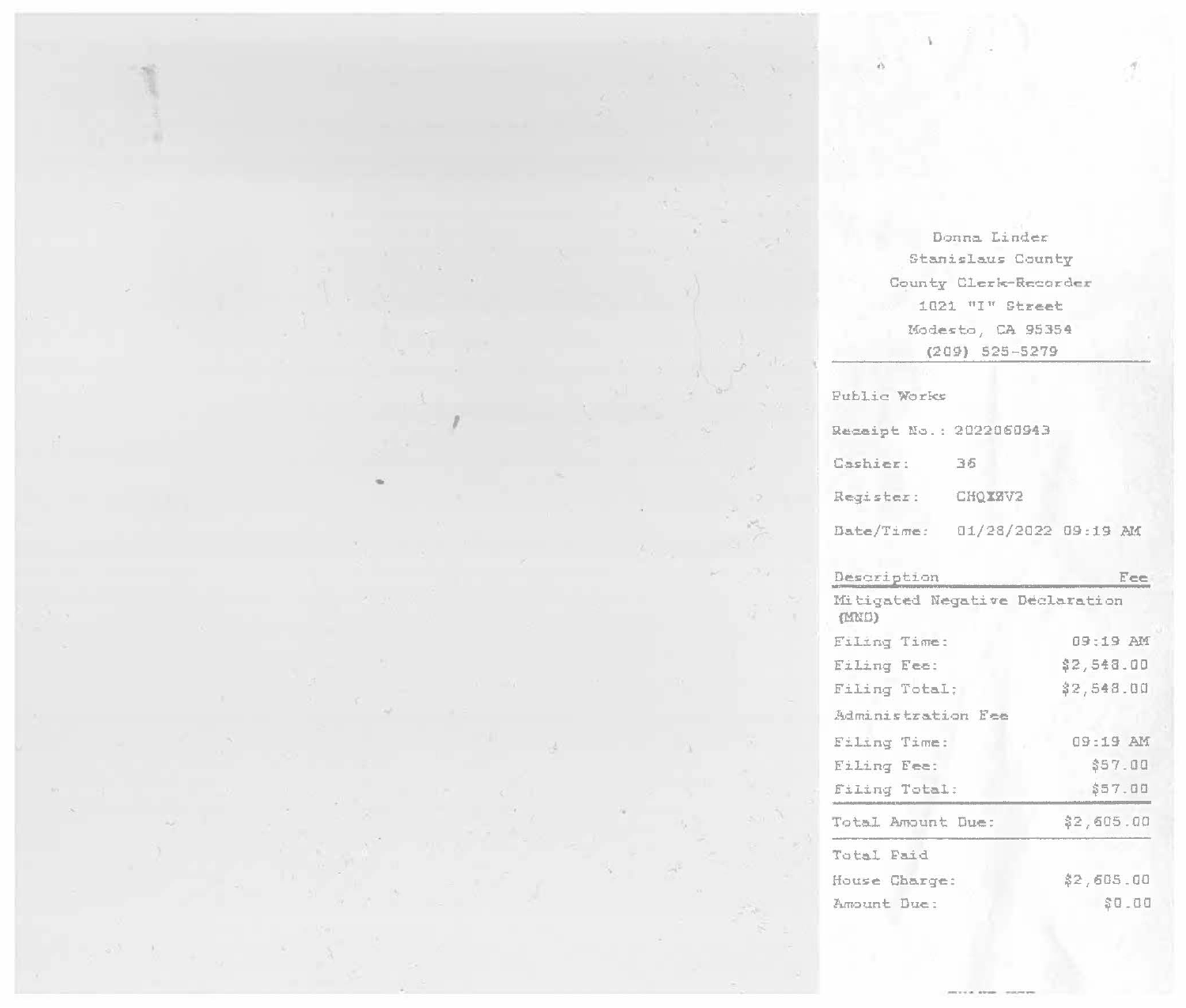

**FILED**  January 28, 2022 DONNA LINDER STANISLAUS COUNTY **CLERK-RECORDER** 

s0-2022~01s

## **NOTICE OF DETERMINATION**

Filing of Notice of Determination in Compliance with Section 21108 or 21152 of the Public Resources Code

**Project** Title: Kilburn Road Bridge (38C-0168) Over Orestimba Creek Replacement Project

## **State Clearinghouse Number:** 2020089028

**Applicant lnfonnation:** Stanislaus County Department of Public Works. 1716 Morgan Road. Modesto. CA 95358 (209) 525-4130

**Project Location:** Kilburn & Crows Landing Road, near the Community of Crows Landing. Stanislaus County APNs: 049-007-019, 022, 026, 027, 049008-009, 013, 049011-009, 049-012-001. and 007.

**Description of Project:** The Project would replace the existing two-lane, single-span Kilburn Bridge with a new two-lane, three, span bridge on the same general alignment as the existing bridge. The Project would provide a replacement bridge with safer standard shoulder widths and lane widths, the structural integrity to carry modem day truckload, and a clearance over 50-year water surface elevation. The design and construction of the approach roadway and replacement bridge would be in compliance with County and Caltrans design standards. as well as AASHTO guidelines.

**Name of Agency Approving Project:** Stanislaus County Board of Supervisors

## **Lead Agency Contact Person: Earl Seaberg <b>Telephone:**  (209) 525-4138

This is to advise that the Stanislaus County **Board of Supervisors** on **January 25. 2022** has approved the above described project and has made the following determinations regarding the above described project:

- 1. The project **will** not have a significant effect on the environment.
- 2. An **Environmental Impact Report was** prepared for this project pursuant to the provisions of CEQA.

The **EIR with comments and reponses** and record of project approval is available to the General Public at: Stanislaus County Department of Public Works 1716 Morgan Road. Modesto. CA 95358

- 3. Mitigation measures **were** made a condition of the approval of the project.
- **4.** A mitigation reporting or monitoring plan was adopted for this project
- 5. A statement of Overriding Considerations was adopted for this project.
- 6. Findings were made pursuant to the provisions of CEQA.

This is to certify that the final EIR with comments and responses and record of project approval, or the Negative Declaration, is available to the General Public @ http://www.stancounty.com/planning/pl/agenda-min.shtm

 $16 - 12022$ Dated

1 Digitally signed by Eart Seaberg **Earl Seaberg** Date: 2022.01.2715:46:07 -08'00' Earl Seaberg Project Manager

L:**IBRIDGES9249 · KILBURN RD @ ORESTIMBA CRK\Dasign\Environmental\CEOA Adoption\Notice of Determination - Kilburn docs**